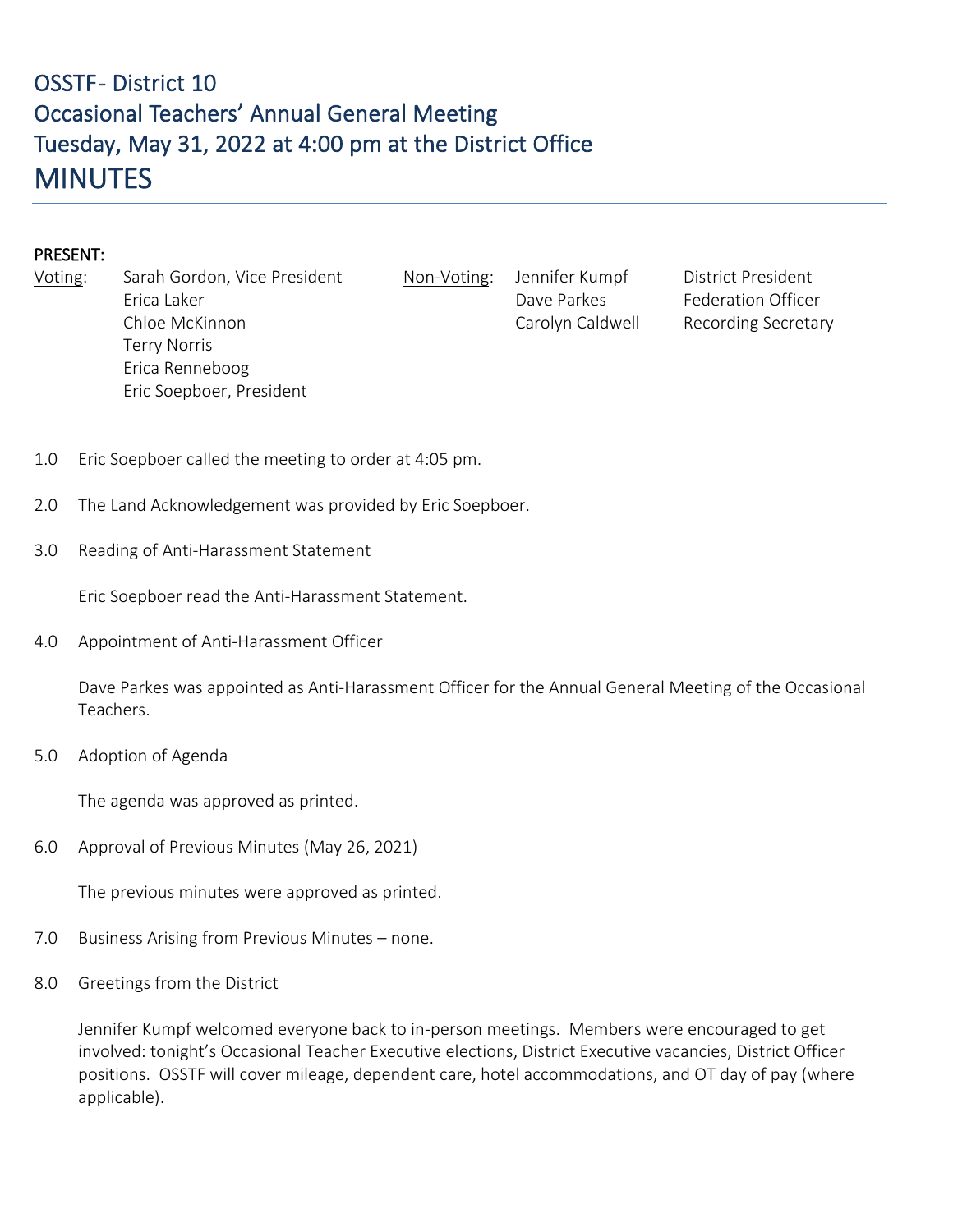Jennifer encouraged all members to vote in the June 2, 2022 Ontario general election, if they haven't already done so.

Bargaining will begin in the new year as the current Collective Agreement expires on August  $31^{st}$ . Current contract terms largely remain status quo until a new agreement is reached.

9.0 Occasional Teachers President's Report

Eric Soepboer thanked the Occasional Teachers for their amazing work in such trying times. The District appreciates all your work.

The President's Report highlighted:

- District 10 Website Occasional Teacher tab has helpful information: meeting minutes, Constitution, yearly declaration details, hiring language resources, an OT survival guide, and more. <http://osstfd10.ca/ot.htm>
- Benefits Plan Long-Term Occasional Teachers are eligible for Benefits in a continuous assignment of 90 days or more. Website – [www.osstfbenefits.ca](http://www.osstfbenefits.ca/) and FAQ - <https://www.osstfbenefits.ca/faqs/#3>
- Certification Rating The former OSSTF Certification is now fully transferred to QECO. If you are not currently in A4, you should apply for re-evaluation.
- Submitting Teaching Experience or Related Experience Submit documentation via email to Human Resources. Details must include the total number of teaching days and FTE for each school year (ex. September 2015 - June 2016 - 190 days - 1.0 FTE), signed and printed on letterhead from previous school board or institution and specific reference to your position held. Contact HR for documentation requirements for Related Experience.

## 10.0 Election of President

Eric Soepboer reviewed the Occasional Teachers' Constitution and the duties of the Executive positions.

Jennifer Kumpf assumed the Chairperson position and called for nominations for the position of President.

Jennifer Kumpf declared Chloe McKinnon as Occasional Teachers' Branch President.

- 11.0 Resolutions none.
- 12.0 Election of Vice President

Jennifer Kumpf called for nominations for the position of Vice President.

Jennifer Kumpf declared Sarah Gordon as Occasional Teachers' Branch Vice President.